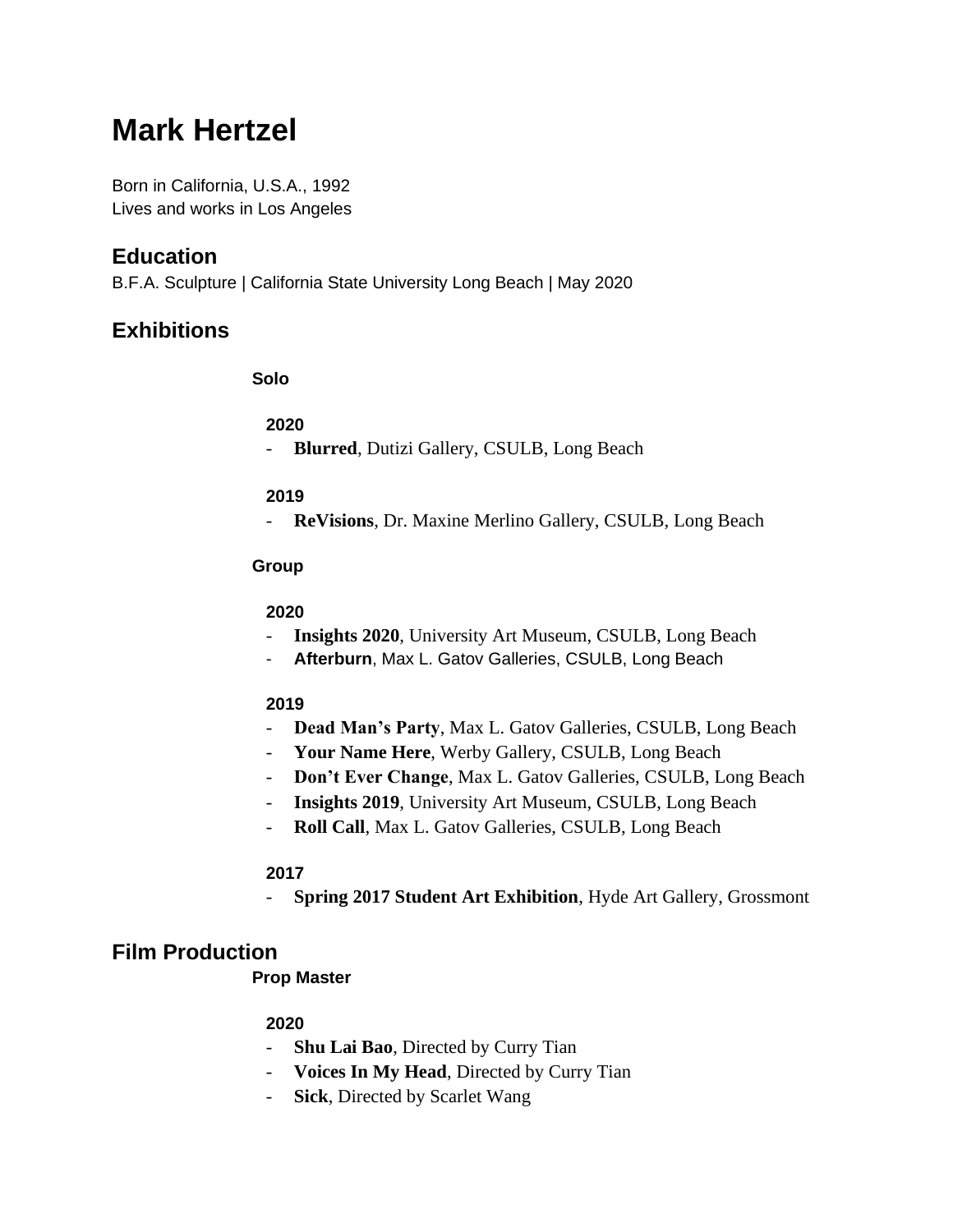**Production Designer**

#### **2020**

- **Fashion Brand: Tod's**, Directed by Lorenzo Diego and Curry Tian
- **Good Vibes**, Directed by Xiang Cao
- **Warpath by Lilith Games**, Directed by Tara Tian

# **Publications**

### **2017**

- *Art in the Garden* Published by U.C.C.E. Master Gardener Association of San Diego County

https://www.mastergardenersd.org/coloring-book/#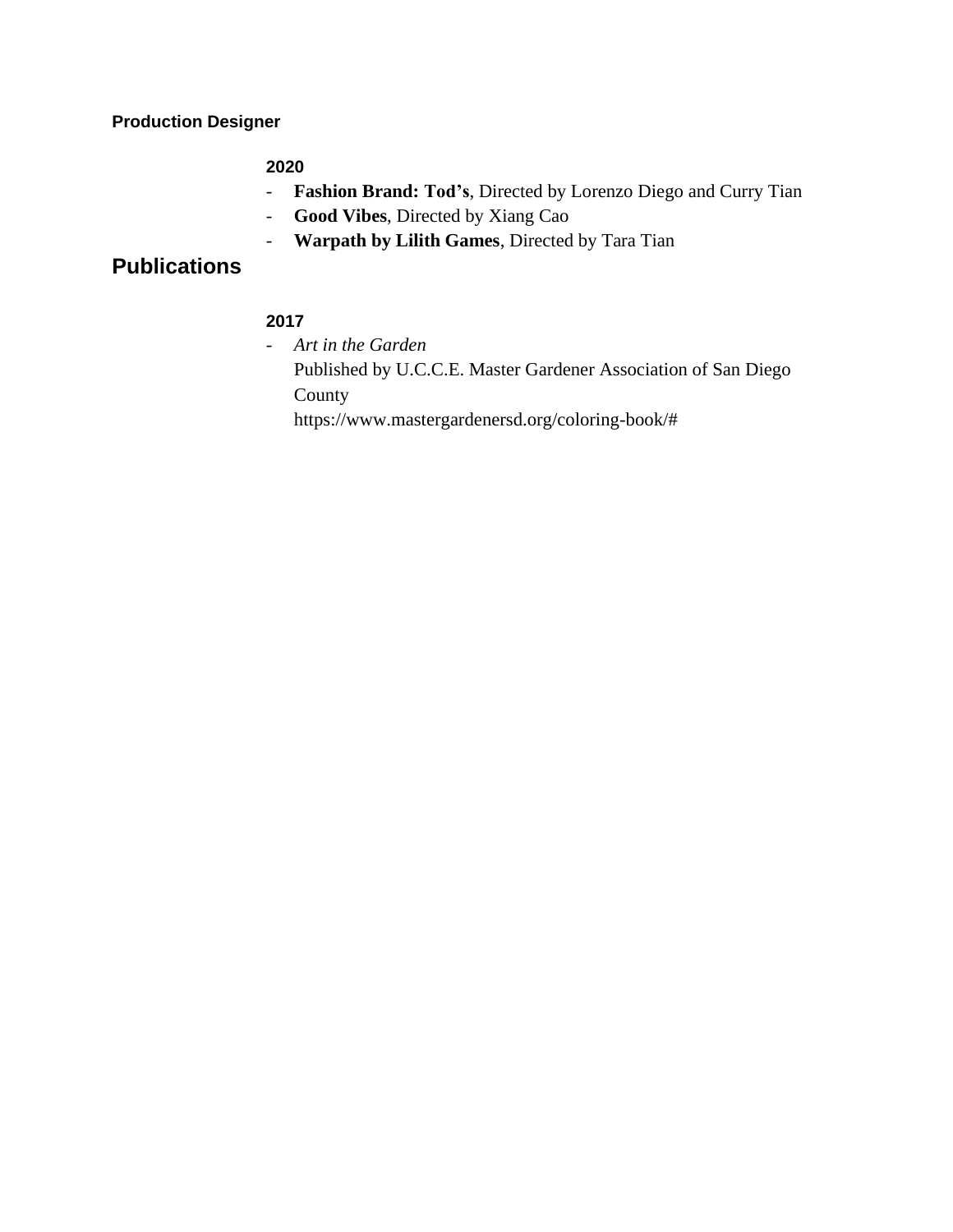# **MARK D. HERTZEL**

Los Angeles

### **SUMMARY PROFILE**

developed a wide range of skills and techniques that I have learned to draw upon helping me adapt to various work environments while working independently or in teams. My education in the arts has helped hone my creative problem-solving abilities helping me navigate both my professional career and my life. My resume reflects the wide range of duties I have been responsible for in the past giving me the tools and experience needed to fit into a large scope of jobs with ease.

### **CORE SKILLS**

- Strong leadership abilities
- Self-sufficient worker
- Effective and efficient communicator
- Responsible and reliable
- Works well in teams
- People orientated
- Technologically savvy
- High attention to detail
- Creative problem solver
- Use of common power tools and more
- Wood and metal fabrication
- Mold making
- Electrical circuit building

## **PROFESSIONAL EXPERIENCE**

### **CSU Long Beach,** Long Beach CA

*Instructional Student Assistant, Sculpture/Digital Shop Tech,* August 2018 – May 2020

- Maintaining a clean and safe workshop environment for student use.
- Having general knowledge and troubleshooting skills for tools and devices in shop.
- Helping assist students with project completion and use of power tools and devices in the absence of teachers.
- Responsible for student safety while using shop tools and devices and knowing the correct procedures if an accident occurs.
- Assisting with infrastructure projects and other tasks that arise within the Sculpture Department.

### **O'Reilly Auto Parts,** San Diego and Long Beach CA

*Driving and Sales Specialist,* March 2016 - January 2020

- Having general automobile knowledge to help professional shops and walk-in retail customers find the correct parts, tools, equipment and supplies for their vehicles/job.
- Maintaining a high level of customer service while listening to customers and their needs.
- Assisting customers with small installation needs (batteries and wiper blades mainly).
- Responsible for delivering auto parts to professional shop customers in a timely and efficient manner.
- Maintaining and building relationships with professional customers to make sure their individual needs are met and taken care of.
- Working closely with coworkers in a small, warehousing like environment.
- Keeping the store's appearance maintained, restocking shelves, inventory maintenance
- Securing and cleaning the delivery vehicle at end of day.
- Working together to maintain safety for myself and others in an environment with